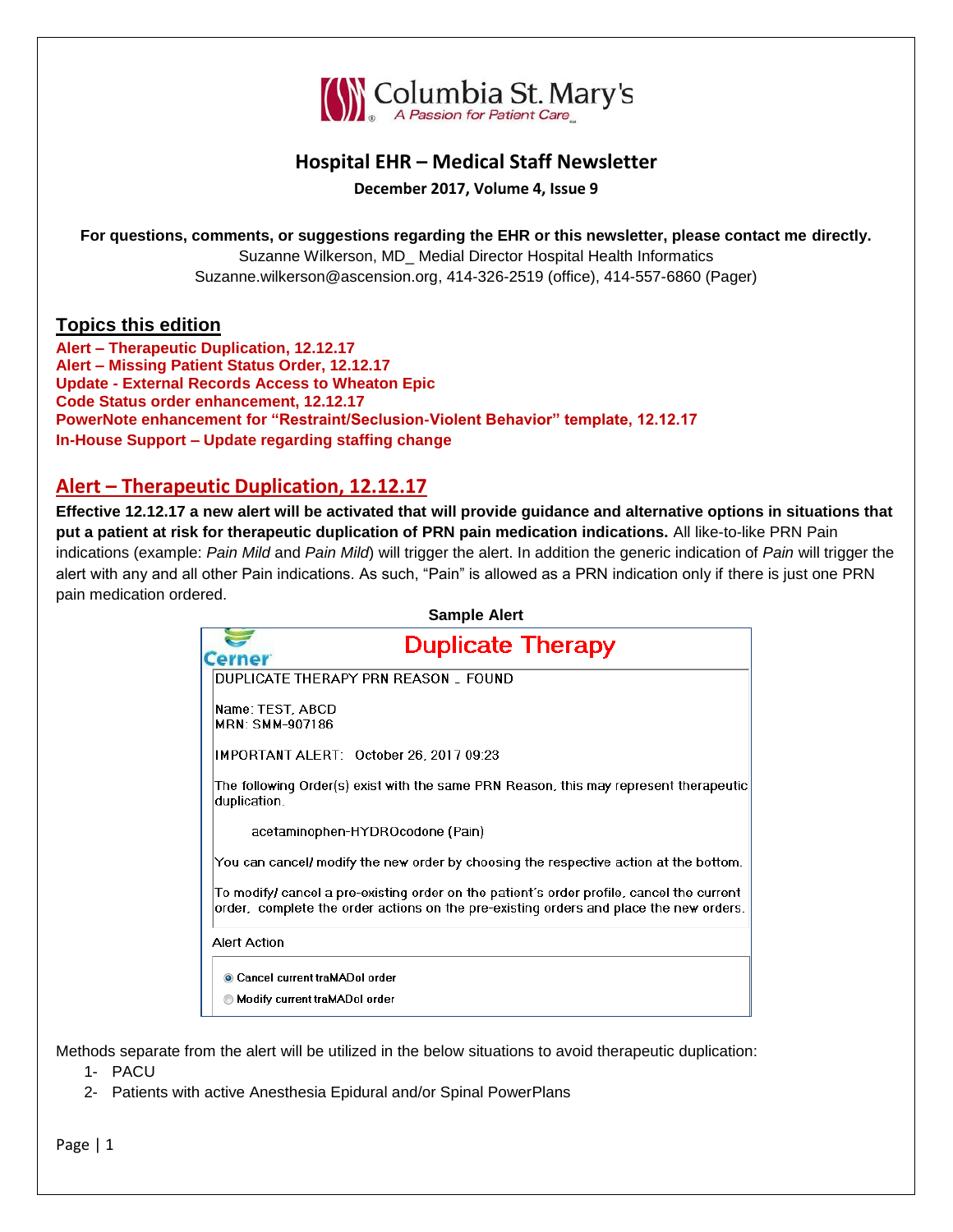# **Alert – Missing Patient Status Order, 12.12.17**

**Effective 12.12.17** we will have a Missing Patient Status Alert. **This alert will fire if a** *Discharge Patient* **order is Initiated for a patient that does not yet have a** *Patient Status* **order.** It is expected that this alert will rarely be seen.

If you do see the alert, you must select the appropriate Patient Status order directly from the alert before clicking OK.

| If you are the discharging Provider, please select one of the Patient Status orders<br>below and select OK.<br>If you are initiating the Discharge Patient order on behalf of a Provider, select OK<br>and notify the Provider that a Patient Status order is required.<br>Patient Status (Bedded Outpatient)<br>Patient Status (Inpatient)<br>Patient Status (Observation) | status order. | You are placing a Discharge Patient Order. This patient does not have an active |
|-----------------------------------------------------------------------------------------------------------------------------------------------------------------------------------------------------------------------------------------------------------------------------------------------------------------------------------------------------------------------------|---------------|---------------------------------------------------------------------------------|
|                                                                                                                                                                                                                                                                                                                                                                             |               |                                                                                 |
| Add Order for:                                                                                                                                                                                                                                                                                                                                                              |               |                                                                                 |
|                                                                                                                                                                                                                                                                                                                                                                             |               |                                                                                 |
|                                                                                                                                                                                                                                                                                                                                                                             |               |                                                                                 |
|                                                                                                                                                                                                                                                                                                                                                                             |               |                                                                                 |

You can then sign both the Patient Status and Discharge Patient orders.

| △ Discern Orders to Sign                                                                            |                                |       |  |                                                                                                       |  |  |
|-----------------------------------------------------------------------------------------------------|--------------------------------|-------|--|-------------------------------------------------------------------------------------------------------|--|--|
| 口嗣                                                                                                  | Patient Status (Patient Order  |       |  | 12/6/2017 13:25 CST Start Date: 12/06/2017 13:25 CST, Level of Care Med/Surg (Adult), Diagnosis Co    |  |  |
| △ Other Orders to Sign                                                                              |                                |       |  |                                                                                                       |  |  |
| 喦                                                                                                   | <b>Discharge Patient</b>       | Order |  | 12/6/2017 13:23 CST Start date: 12/06/2017 13:23 CST, Discharge To: Home                              |  |  |
|                                                                                                     | A Discharge Instructions Order |       |  | 12/6/2017 13:23 CST Start Date: 12/06/2017 13:23 CST, Activity Restrictions: Advance Activity as Tole |  |  |
|                                                                                                     |                                |       |  |                                                                                                       |  |  |
| Orders For Nurse Review<br>0 Missing Required Details<br>Orders For Cosignature<br>Dx Table<br>Sian |                                |       |  |                                                                                                       |  |  |

**If an attempt is made to click through the alert without selecting a Patient Status order, the alert will continue to fire until the Discharge Patient order is cancelled or a Patient Status order is placed.**

## **Update - External Records Access to Wheaton Epic**

As communicated in a Leadership Memo earlier this week, Cerner EHR now has access to external Wheaton Franciscan Epic patient records information.

Epic records are being made available via a custom interface between Epic and Cerner. This is a work in progress, and we continue to work with Cerner to improve this resource. Since implementation in September, we have identified intermittent access and efficiency roadblocks. Some of these roadblocks include instances of the interface not recognizing a patient match between EHRs as well as transfer of duplicate documents.

Thank you for your patience as we continue to optimize and enhance the process.

Page | 2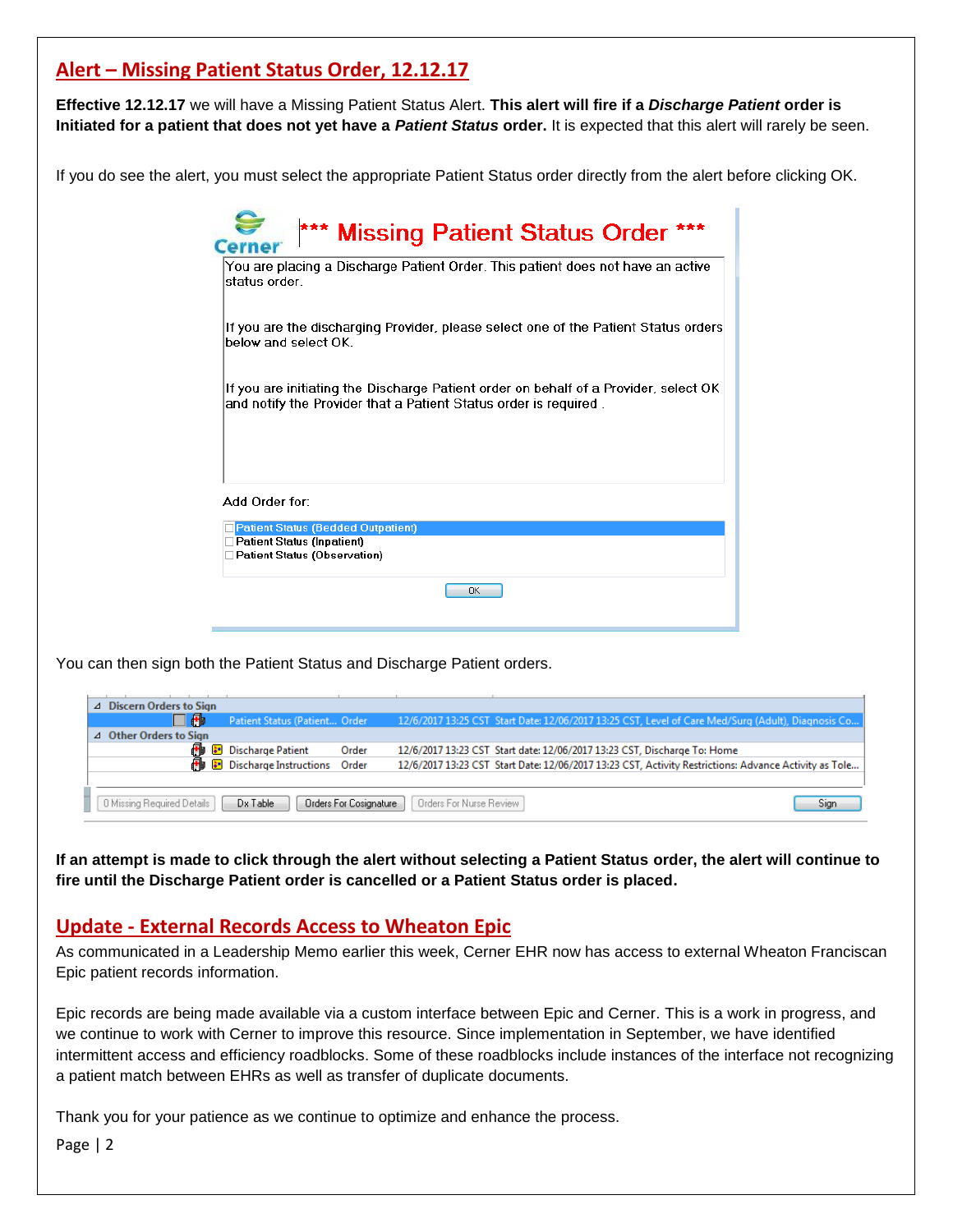Outside records include:

- Allergies and Medications
- Active medications
- Active Problems
- Immunizations
- List of recent visits/encounters
- Most recent vital signs
- Most recent lab, imaging, and pathology results
- Documents –identified as follows
	- $\circ$  Continuity of Care Document patient level summary (information from multiple encounters/visits)
	- $\circ$  Encounter/Visit level summaries titled by Encounter type as in these examples
		- **Hospital Encounter** 
			- **Surgery**
			- **-** Office Visit

At this time many Encounter/Visit level summaries contain copies of full physician notes such as History and Physical and Discharge Summary.

### **The attached job aid has details on how you can access these records from within Cerner EHR**.

Please continue to notify me of any concerns you have or ideas for improvement.

Also, starting 12.20.17 we will set up an email for non-urgent notification to us regarding any known Wheaton patients that do not have Outside records identified in Cerner. As usual, for urgent issues you should contact the general IT Help Desk at 414-326-2400. (The exact email addressed will be communicated separately prior to 12.20.17.)

## **Code Status order enhancement, 12.12.17**

The Code Status order will be updated on 12.12.17. Currently the Code Status order contains outdated language (originally copied from the paper Code Status order) in the Order Comments section of the order. This language is being removed.

In addition, to meet TJC documentation requirements, **we are adding the following language to Order Comments to better clarify that the ordering Provider assessed a patient's decision making capacity (or lack thereof) at the time of order placement.**

#### **Order comments**

Determination of patient's decision making capacity, as referred to in consensual discussion, was made at time of order.

The assessed capacity as well as person engaged in decision making with the Provider continues to be documented via the following choices.

 $\checkmark$ Decisional Adult Patient Healthcare POA of non-decisional patient Spouse of non-decisional patient Adult child of non-decisional patient Parent of non-decisional patient Legal Guardian of non-decisional patient Other: Specifiy in Special Instructions

Page | 3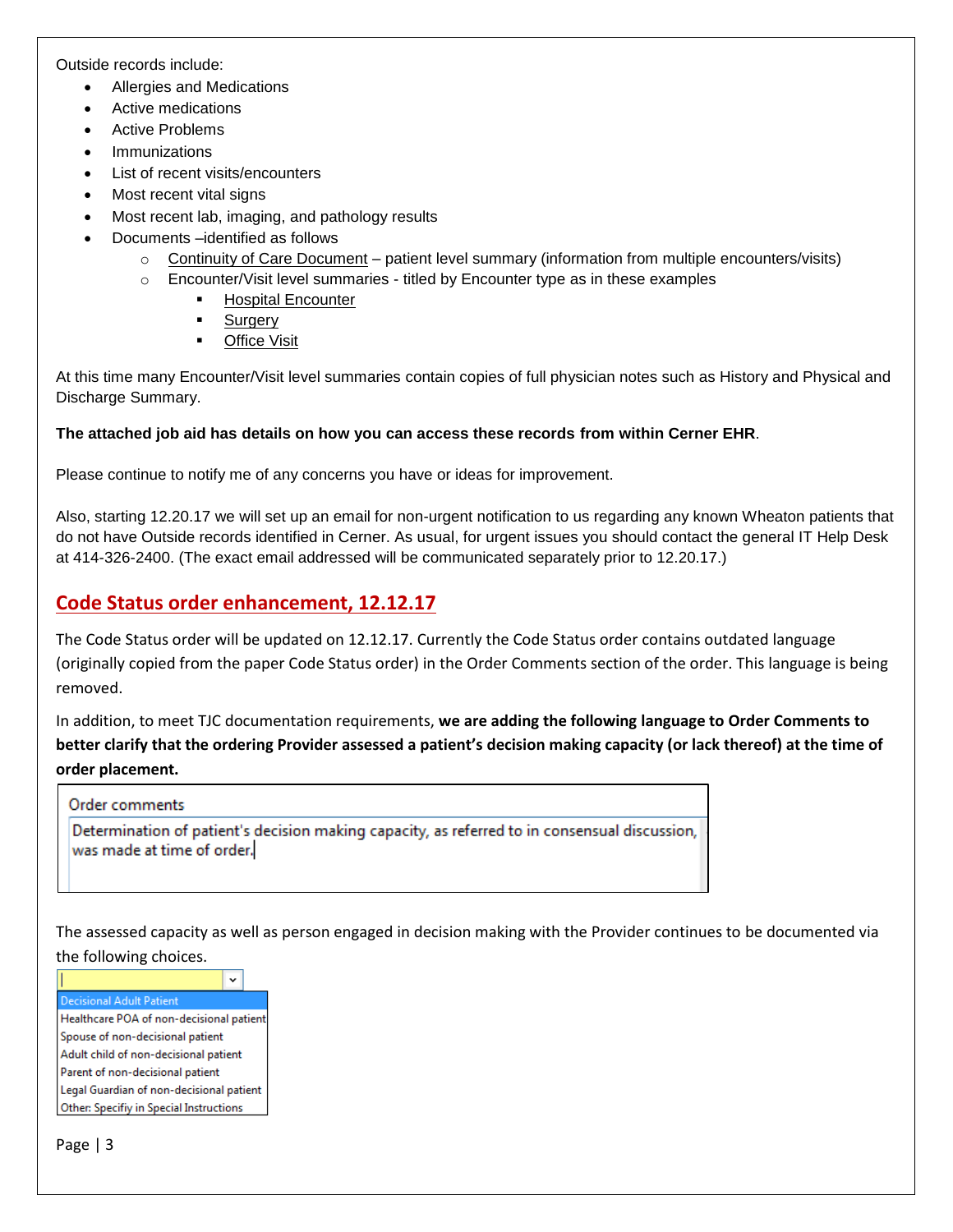# **PowerNote enhancement for"Restraint/Seclusion-Violent Behavior" template, 12.12.17**

The Centers for Medicare and Medicaid Services (CMS) mandates that a patient who requires Violent Restraints, Seclusion, or a Physical Hold be seen face-to-face within one hour after the initiation of the intervention.

The Provider's evaluation must include the following elements.

- 1. The patient's immediate situation.
- 2. The patient's reaction to the intervention.
- 3. The patient's medical and behavioral condition.
- 4. The need to continue or terminate the restraint or seclusion and that this evaluation be documented.

**To assist Providers with efficient and accurate documentation, the PowerNote template "Restraint/Seclusion-Violent Behavior" will be updated on 12.12.17 to provide guidance and required fields regarding the elements.**

The "Restraint/Seclusion-Violent Behavior" PowerNote template is available in both the Behavioral Health and Hospital folders within the CSM Custom Catalog as shown here.

| Encounter Pathway | Precompleted Catalog<br>Existing        | Recent<br><b>Favorites</b>                                  |
|-------------------|-----------------------------------------|-------------------------------------------------------------|
| Catalog:          | "CSM Custom Catalog                     | <b>Add to Favorites</b>                                     |
| Name              |                                         | Description                                                 |
|                   | <b>Behavioral Health</b>                | Behavioral Health                                           |
| :                 | <b>BH Initial Consult</b>               | AHMI_2G_BH Initial Consult                                  |
| :                 | <b>ECT Post Procedure</b>               | AHMI 2G ECT Post Procedure                                  |
| :                 | <b>IBH Consultant Initial/Follow up</b> | AHMI 2G IBH Consultant Initial/Follow up                    |
|                   | Restraints/Seclusion-Violent Behavior   | AHMI_2G_Restraints/Seclusion-Violent Behavior Progress Note |
|                   | Hospital                                | Hospital                                                    |
|                   | Critical Care/Pulmonary Progress Note   | AHMI_2G_Critical Care/Pulmonary Progress Note               |
| :                 | Discharge Summary                       | AHMI 2G Discharge Summary (Inpatient)                       |
| :                 | Death Summary                           | AHMI 2G Death Summary                                       |
|                   | <b>DME</b> Attestation                  | AHMI 2G DME Attestation                                     |
| :                 | <b>Ethics Consult</b>                   | AHMI 2G Ethics Consult                                      |
| :                 | <b>Hospital Consult</b>                 | AHMI 2G Hospital Consult                                    |
| :                 | Hospital H&P                            | AHMI 2G Hospital H&P                                        |
| :                 | <b>Hospital Progress Note</b>           | AHMI_2G_Hospital Progress Note                              |
| :                 | Palliative Care Consult                 | AHMI 2G Palliative Care Consult                             |
|                   | <b>Palliative Care Progress</b>         | AHMI 2G Palliative Care Progress                            |
|                   | Restraints/Seclusion-Violent Behavior   | AHMI 2G Restraints/Seclusion-Violent Behavior Progress Note |

## **In-House Support – Update regarding staffing change**

**In-house support has been available Monday through Friday from 8am to 4pm on both Ozaukee and Milwaukee campuses from Caitlin and Kevin of the Clinical Informatics Team.** As Kevin will soon be changing positions within Ascension, after December 29<sup>th</sup> in-house support will not be available at both campuses. While we engage in hiring a new Clinical Informatics team member we will continue to have support available at minimum by phone during these hours.

> Connect directly to support by dialing Vocera and requesting "**EHR support." Ozaukee Vocera Phone: 262-243-6707**

> > **Milwaukee Vocera Phone: 414-585-1995**

**For urgent/emergent EHR technical assistance outside of the above hours, contact the Help Desk at 414-326-2400. When asked for an extension, choose "7" for expedited transfer to a service desk analyst.**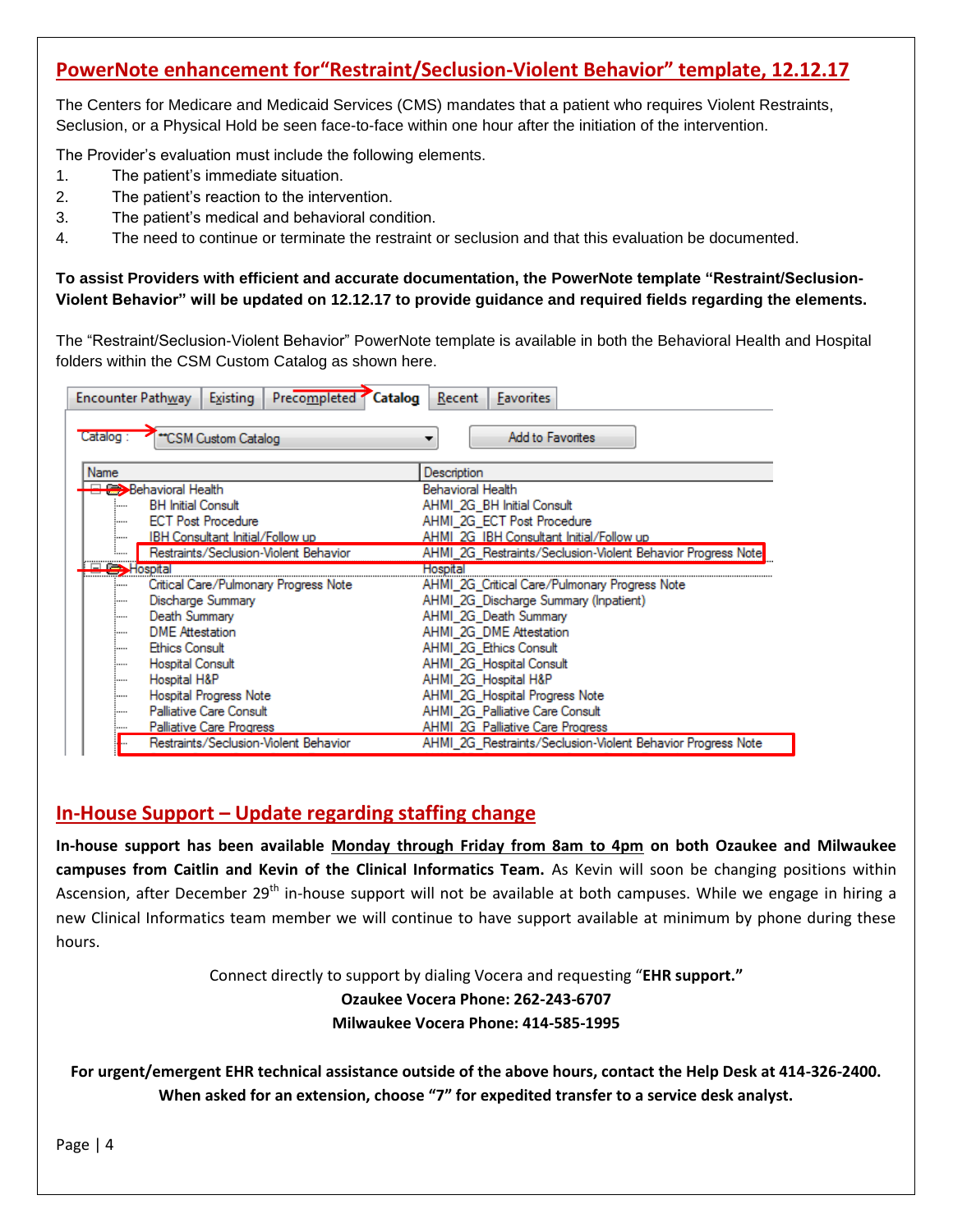

Outside Records MPage will allow a clinician to access external records on a patient from Ascension Wheaton Franciscan Healthcare and other organizations that are connected to the CommonWell Collaborative. These outside records are intended to support optimal patient care. It is not intended to replace the patient's medical record nor is it guaranteed to encompass all historical information on the patient.

In addition to Ascension Wheaton Franciscan Healthcare, information from other participating CommonWell facility will be available. To view organizations that are part of the alliance, visit the CommonWell web page at <http://www.commonwellalliance.org/providers/>



This MPage can be accessed via the Venue Menu

### **Outside Documents**

The Outside Documents tab allows the clinician to view certain external documents for the patient.

- Document types are as follows
	- o Continuity of Care Document patient level summary (information from multiple encounters/visits)
	- $\circ$  Encounter/Visit level summaries titled by Encounter type as in these examples
		- **Hospital Encounter**
		- **Surgery**
		- **Office Visit**

| <b>Outside Documents</b>      |                                    |  |  |  |  |
|-------------------------------|------------------------------------|--|--|--|--|
| <b>External Document List</b> |                                    |  |  |  |  |
| ٠                             | Document Name                      |  |  |  |  |
|                               | Anesthesia Event                   |  |  |  |  |
|                               | Anesthesia Event                   |  |  |  |  |
| æ                             | Anesthesia Event                   |  |  |  |  |
|                               | Anesthesia Event                   |  |  |  |  |
|                               | Anesthesia Event                   |  |  |  |  |
|                               | Anesthesia Event                   |  |  |  |  |
|                               | <b>Continuity of Care Document</b> |  |  |  |  |



© Ascension - Columbia St. Mary's, Inc. All rights reserved. This document contains confidential information which may not be reproduced or transmitted without the express written consent of Columbia St. Mary's Inc.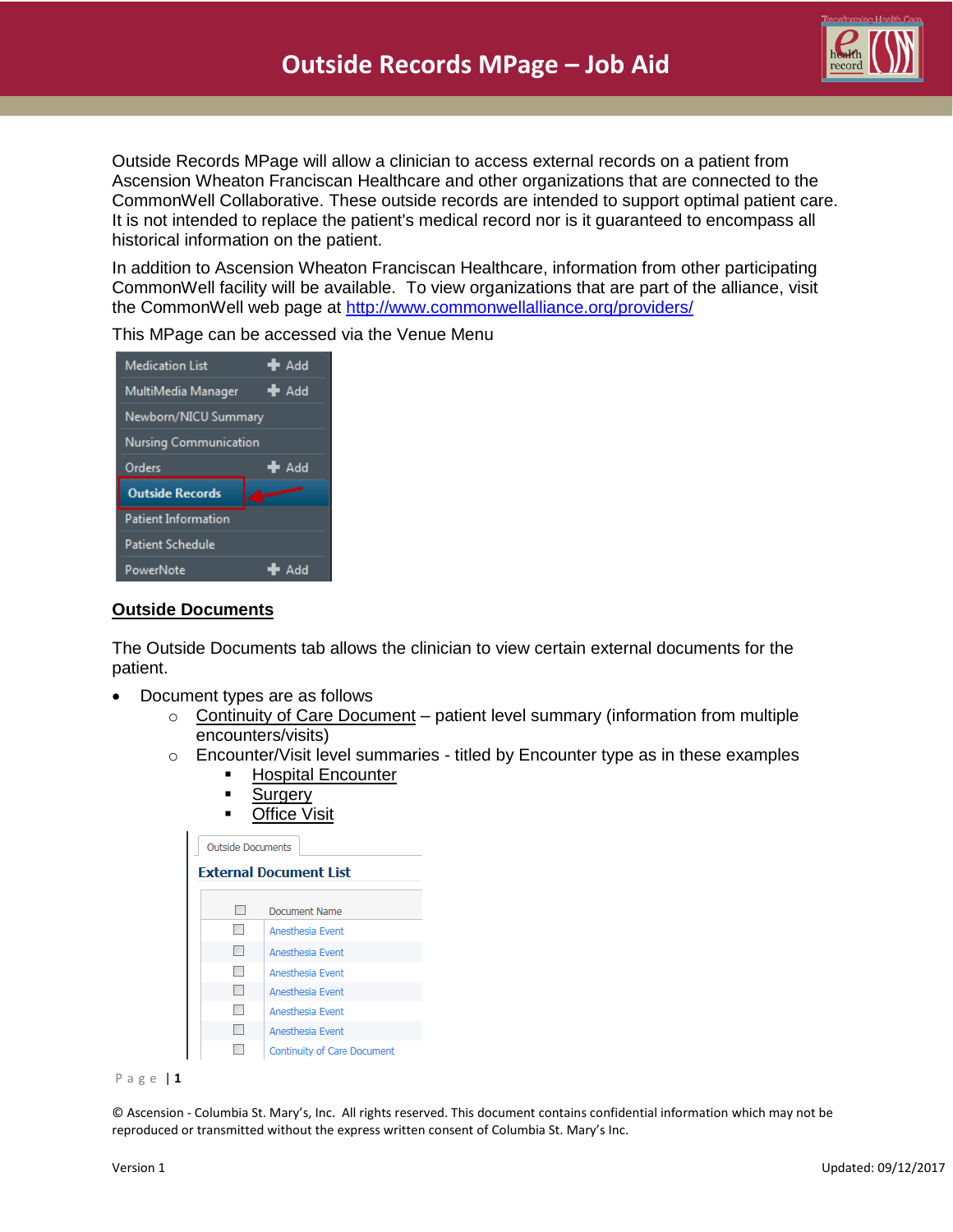CommonWell: Lo

### To view a document listed in the External Document List:

- 1. Click the name of the document in blue hypertext.
- 2. The date column indicates the date that the documents were queried.

| side Documents |
|----------------|

|  | <b>External Document List</b>      |               |                               |                                                      | Last query as of 09/11/2017 13:59 $Q^2$ |  |
|--|------------------------------------|---------------|-------------------------------|------------------------------------------------------|-----------------------------------------|--|
|  | Document Name                      | <b>Status</b> | Source                        | Author(s)                                            | Document Date                           |  |
|  | Anesthesia Event                   | <b>New</b>    | Multiple                      | Wheaton Fransiscan Healthcare ;                      | 08/17/201                               |  |
|  | <b>Continuity of Care Document</b> | <b>New</b>    | Wheaton Fransiscan Healthcare | Wheaton Fransiscan Healthcare                        | 08/17/2017                              |  |
|  | <b>Hospital Encounter</b>          | <b>New</b>    | Multiple                      | Wheaton Fransiscan Healthcare ; Physician Pediatrics | 08/17/2017                              |  |

- 3. The document needs to be opened to see the visit date range.
- 4. The Document displays. Use the scroll bar to view more information.
- 5. The desired section can also be viewed by clicking on the section name.

| Sex: F DOB: 07/1/1997 V<br><b>Test, Csm Baby</b><br>3<br><b>Encounter Summary</b><br>Created: 08/17/2017<br>Subsequent evaluation note   08/8/2017 to 08/17/2017<br>More Details v<br>Source: Wheaton Fransiscan Healthcare<br>5<br><b>Primary Encounte</b><br><b>Primary Encounter</b><br><b>Encounter Details</b><br><b>Social History</b><br><b>Location Information</b><br><b>Encounter Information</b><br>Plan of Treatment<br>Registration Date: 08/8/2017<br>All Saints, Pediatrics<br><b>Visit Diagnoses</b><br>Discharge Date: --<br>3821 SPRING ST, RACINE, WI 53405-1667<br><b>Admitting Diagnoses</b><br>Visit ID: 300003476<br><b>Providers</b><br>Address<br>Name<br>Phone<br>Type<br>Pediatrics MD, Physician<br>Work: Testing SER, Glendale, WI 53212<br>Attending<br>Pediatrics MD, Physician<br>Work: Testing SER, Glendale, WI 53212<br>Admitting |  |  |  |  |  |  |  |
|----------------------------------------------------------------------------------------------------------------------------------------------------------------------------------------------------------------------------------------------------------------------------------------------------------------------------------------------------------------------------------------------------------------------------------------------------------------------------------------------------------------------------------------------------------------------------------------------------------------------------------------------------------------------------------------------------------------------------------------------------------------------------------------------------------------------------------------------------------------------|--|--|--|--|--|--|--|
|                                                                                                                                                                                                                                                                                                                                                                                                                                                                                                                                                                                                                                                                                                                                                                                                                                                                      |  |  |  |  |  |  |  |
|                                                                                                                                                                                                                                                                                                                                                                                                                                                                                                                                                                                                                                                                                                                                                                                                                                                                      |  |  |  |  |  |  |  |
|                                                                                                                                                                                                                                                                                                                                                                                                                                                                                                                                                                                                                                                                                                                                                                                                                                                                      |  |  |  |  |  |  |  |
|                                                                                                                                                                                                                                                                                                                                                                                                                                                                                                                                                                                                                                                                                                                                                                                                                                                                      |  |  |  |  |  |  |  |
|                                                                                                                                                                                                                                                                                                                                                                                                                                                                                                                                                                                                                                                                                                                                                                                                                                                                      |  |  |  |  |  |  |  |
|                                                                                                                                                                                                                                                                                                                                                                                                                                                                                                                                                                                                                                                                                                                                                                                                                                                                      |  |  |  |  |  |  |  |
|                                                                                                                                                                                                                                                                                                                                                                                                                                                                                                                                                                                                                                                                                                                                                                                                                                                                      |  |  |  |  |  |  |  |
|                                                                                                                                                                                                                                                                                                                                                                                                                                                                                                                                                                                                                                                                                                                                                                                                                                                                      |  |  |  |  |  |  |  |
|                                                                                                                                                                                                                                                                                                                                                                                                                                                                                                                                                                                                                                                                                                                                                                                                                                                                      |  |  |  |  |  |  |  |
|                                                                                                                                                                                                                                                                                                                                                                                                                                                                                                                                                                                                                                                                                                                                                                                                                                                                      |  |  |  |  |  |  |  |
|                                                                                                                                                                                                                                                                                                                                                                                                                                                                                                                                                                                                                                                                                                                                                                                                                                                                      |  |  |  |  |  |  |  |
|                                                                                                                                                                                                                                                                                                                                                                                                                                                                                                                                                                                                                                                                                                                                                                                                                                                                      |  |  |  |  |  |  |  |
|                                                                                                                                                                                                                                                                                                                                                                                                                                                                                                                                                                                                                                                                                                                                                                                                                                                                      |  |  |  |  |  |  |  |
|                                                                                                                                                                                                                                                                                                                                                                                                                                                                                                                                                                                                                                                                                                                                                                                                                                                                      |  |  |  |  |  |  |  |
|                                                                                                                                                                                                                                                                                                                                                                                                                                                                                                                                                                                                                                                                                                                                                                                                                                                                      |  |  |  |  |  |  |  |
|                                                                                                                                                                                                                                                                                                                                                                                                                                                                                                                                                                                                                                                                                                                                                                                                                                                                      |  |  |  |  |  |  |  |
| <b>Encounter Details</b>                                                                                                                                                                                                                                                                                                                                                                                                                                                                                                                                                                                                                                                                                                                                                                                                                                             |  |  |  |  |  |  |  |
|                                                                                                                                                                                                                                                                                                                                                                                                                                                                                                                                                                                                                                                                                                                                                                                                                                                                      |  |  |  |  |  |  |  |
| Care Team<br>Description<br>Date<br>Department<br>Type                                                                                                                                                                                                                                                                                                                                                                                                                                                                                                                                                                                                                                                                                                                                                                                                               |  |  |  |  |  |  |  |
| 08/08/2017<br><b>Hospital Encounter</b><br>Acute bronchitis (Primary Dx)<br>All Saints, Pediatrics<br>Pediatrics, Physician, MD                                                                                                                                                                                                                                                                                                                                                                                                                                                                                                                                                                                                                                                                                                                                      |  |  |  |  |  |  |  |
| 3821 SPRING ST<br><b>Testing SER</b>                                                                                                                                                                                                                                                                                                                                                                                                                                                                                                                                                                                                                                                                                                                                                                                                                                 |  |  |  |  |  |  |  |
| RACINE, WI 53405-1667<br>Glendale, WI 53212                                                                                                                                                                                                                                                                                                                                                                                                                                                                                                                                                                                                                                                                                                                                                                                                                          |  |  |  |  |  |  |  |
| 262-687-4258                                                                                                                                                                                                                                                                                                                                                                                                                                                                                                                                                                                                                                                                                                                                                                                                                                                         |  |  |  |  |  |  |  |
|                                                                                                                                                                                                                                                                                                                                                                                                                                                                                                                                                                                                                                                                                                                                                                                                                                                                      |  |  |  |  |  |  |  |
| <b>Social History</b>                                                                                                                                                                                                                                                                                                                                                                                                                                                                                                                                                                                                                                                                                                                                                                                                                                                |  |  |  |  |  |  |  |
| <b>Tobacco Use</b><br>Packs/Day<br><b>Types</b><br>Years Used<br><b>Date</b>                                                                                                                                                                                                                                                                                                                                                                                                                                                                                                                                                                                                                                                                                                                                                                                         |  |  |  |  |  |  |  |
| Never Smoker                                                                                                                                                                                                                                                                                                                                                                                                                                                                                                                                                                                                                                                                                                                                                                                                                                                         |  |  |  |  |  |  |  |
| Sex Assigned at Birth<br>Date Recorded                                                                                                                                                                                                                                                                                                                                                                                                                                                                                                                                                                                                                                                                                                                                                                                                                               |  |  |  |  |  |  |  |

#### P a g e | **2**

© Ascension - Columbia St. Mary's, Inc. All rights reserved. This document contains confidential information which may not be reproduced or transmitted without the express written consent of Columbia St. Mary's Inc.